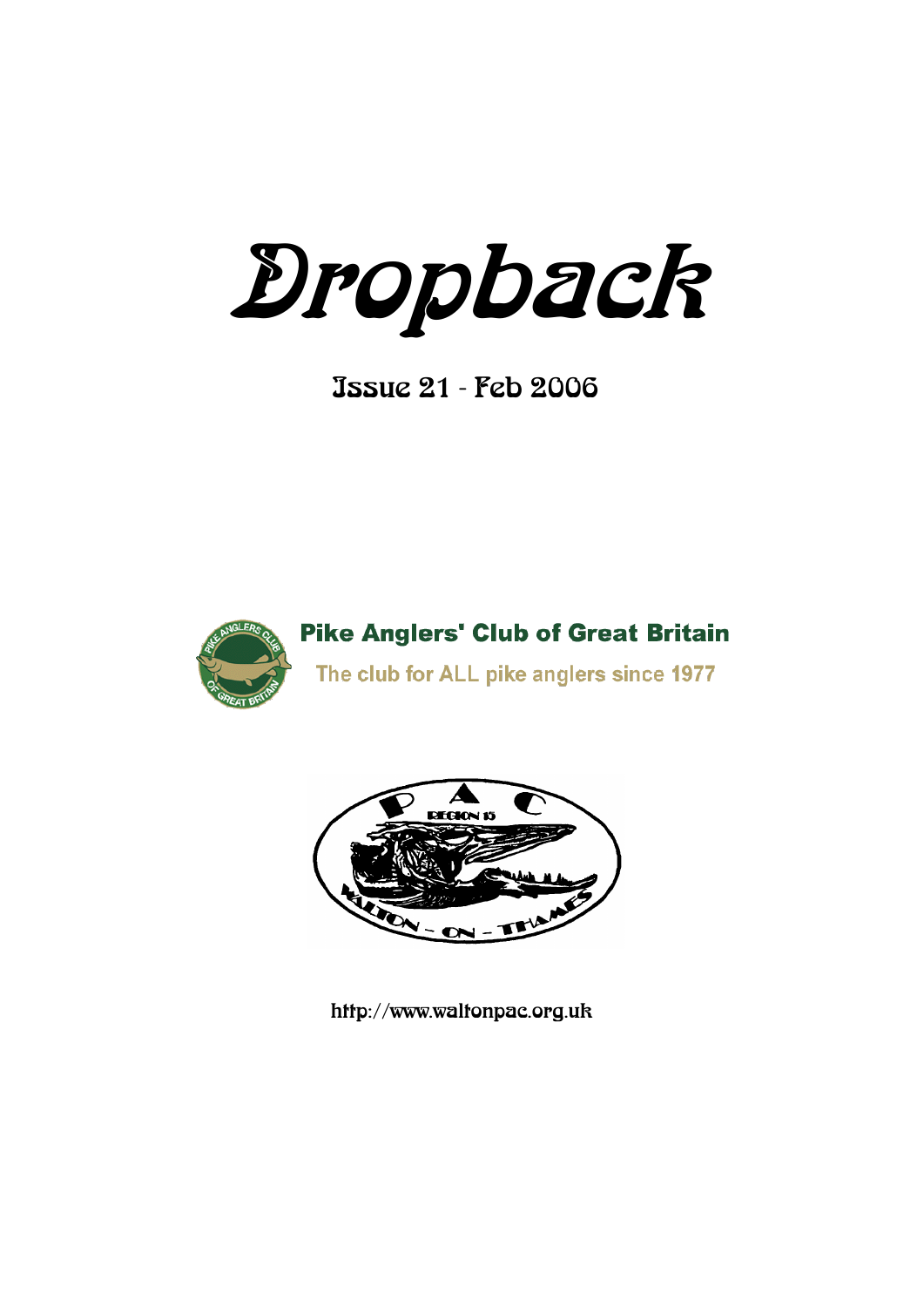## **RO's Lines**

Well I am surprised to be writing this. I had just decided to scrap DropBack due to lack of support, when a number of articles appear. Perhaps we will give it another go. I would like to thank all our contributors for this issue. So then here is my bit, yet again.

Is it really 2006! I find it hard to believe another year has gone by. I had many plans for 2005. Things started well, getting a few trips in on the river. But come July it all went wrong for me and due to work commitments I did not fish again until October. I had made the decision to try a few new things this year and those that I have tried so far have proved successful, turning up a few bonus fish when the going was tough. Also my lure fishing results have improved, just by trying something different. I have not managed to purposely catch a zander on a lure yet, only accidentally on a Bulldawg!

The south has again suffered a very dry spring, summer and autumn. Water levels on all the still waters are down and the rivers have very little flow. The Thames is still so clear you can see down about 4 feet. Add to this the mild weather and relatively high water temperature, makes the fishing hard. They are still there but scattered further a field. Perhaps again it is time to try something new. Maybe not.

At the last Thorpe Park fish-in, it was almost comical. There were three well equipped, ultra modern pike anglers, rod pods, stainless steel rod rests, carbons, bait runners, electronic indicators, reclining chairs and god knows what else. In the middle of them was Cec White, 72 years young, steel rod rest (circa 1960), fibreglass rod, centrepin reel loaded with Dacron, a float (circa 1950) a wire trace with a large barbless single hook, Effgeco Pakaseat (antique) and brown paper bag with sarnies. Add to this a fibreglass spinning rod and Penn multiplier (circa 1960) which Cec then uses to spin over his deadbait, "to draw the fish in". How did they all fare? Cec had a 17, within about 30 minutes of starting and another of 12 about an hour before the end. The modern specimen hunters all blanked! Perhaps we all need to revue our fishing methods!

2006 will be all change for me. I will be changing jobs and have a few other plans. Some of these are fishing wise. Hopefully the new job will give me a little more freedom.

We all need to think ahead a little, I need ideas for the 'next season' which for us starts in September. What are we going to do to keep us entertained at the meetings? Ideas to me.

I was asked about cloth badges for the region, an enquiry with art work has been submitted, I await the quotes.

My wish for 2006 is that the region continues to grow, that more people get involved, whether it be with giving talks, writing articles, arranging trips to fishing venues, whatever. I just want people involved. A bit of multi …………… *something!*

May your string be pulled.

Dave



# **Local Venues to Pike Fish—Part 2.**

### **Still waters.**

If you have ever looked at an ordnance survey map of the area around Shepperton and back along the river valley towards Reading you will realise there are hundreds of lakes, gravel pits and reservoirs. Most of the reservoirs are closed to anglers, unfortunately. This was not always the case, many around Shepperton/Staines used to be on the London Anglers Association ticket, but as years went by the L.A.A gave up the leases on the various reservoirs, mainly due to the lack of use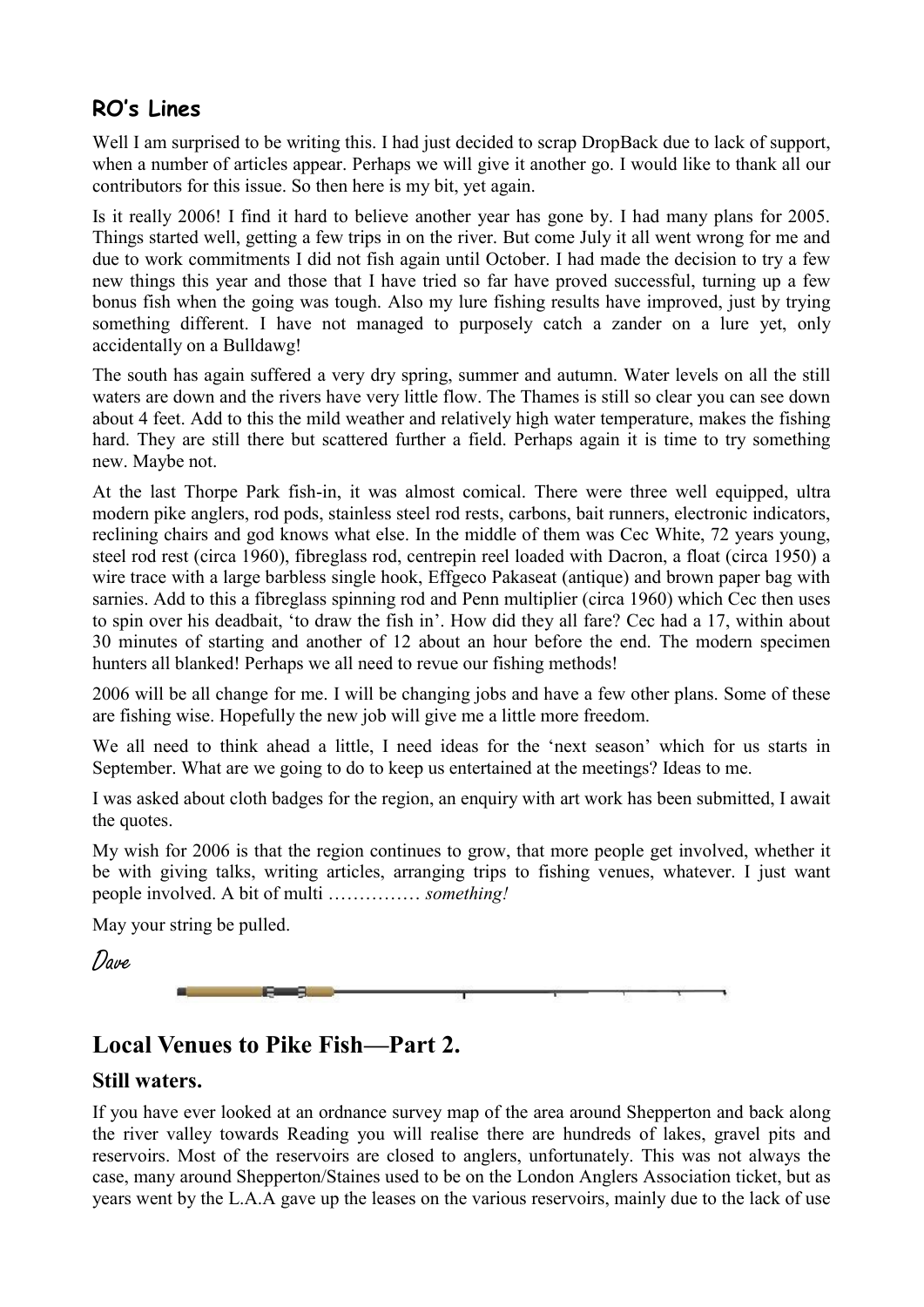by members. Oh, how different that would be know! As a boy I remember the huge cased pike on the wall of the fish and chip shop in the Broadway Staines. Both caught from the Staines reservoirs, alas they are now dry. Enough of the old days.

**Penny Lane lake, Walton Bridge Rd, Shepperton.** For years a Leisure Sport/RMC water, now available on a day ticket, tickets available from Ashford Angling (Staines Road West, Ashford, Middlesex, near Black Dog pub). Has a number of resident fish, to low 20"s. But when the Thames is in flood this lake can be outstanding. The fish move in from the river and the pike follow the food. Catch it on the right day and you will have a "red letter day".

**Bugle Lake, Halliford Rd, Halliford** (behind the Tickled Trout pub) was on a local working mans club ticket but now appears to be something to do with Solar Tackle (carp). A beautiful lake that has produced pike to low 20"s.

**Halliford Mere, Church Rd, Shepperton.** A put & take trout fishery, but allows coarse fishing. In the past has produced fish to 24lbs (witnessed by me) and a few other 20"s (some to members of our region). Still available on a day ticket.

**Ferris Meadow, Ferry Lane, Shepperton.** Was under the control of Goldsworth Park Tackle (well something like that!) Previously controlled by Halliford Mere (when we had privileged access). Has produced pike to 28lbs confirmed, but rumours of larger fish. Secret venue of the "Tench Fishers" and also the "Perch Fishers". Has produced exceptional fish in both species. Now, under the control of Bath Road PS..

**New Road Pit, New Road, Shepperton.** Controlling club – Addlestone Angling Society. A very mature gravel pit, produced pike to 32lbs (witnessed by me, 1972). More renowned for its huge tench, then suffered a fish kill and was stocked with crap, sorry, carp. Has produced many large carp to over 35lbs. Lots of eels, not many silver fish, but good to me over the years. Numerous pike to 26¼lbs, good few 20's.

**Sheep Walk Pits, Sheep Walk, Shepperton.** Controlled by Feltham Piscatorial Society, but available on day ticket, again from Ashford Angling or on the bank. The road lake is the "match" lake. Loads of silver fish (prey) were a few pike, but the club sec hates pike. Has been seen kicking them along the ground, from one lake to the next. There is a second lake, next to the motorway, bank fishing is restricted due to a bird sanctuary, but this is more of a specimen lake, big carp, tench and pike. I have had fish to low 20"s, other members have also.

On the opposite side of the road is a fairly new lake. Don"t know much about it, but have seen a number of people fishing it. It's free, as far as I know.

**Ellis Water and The Lagoon, Littleton Lane, Shepperton.** Entrance where the sailing club is, opposite the gravel works. This is private and on the Civil Service ticket. The 2 lakes are separated from the FPS lakes by just a narrow path in some places. Again a big fish water, lots of big carp, tench and bream. Used to be loads of silver fish, but the sailing club over did the weed killer and the cormorants moved in. One year there were two, the next 30! The lagoon has produced fish to low 20"s for me and many others, some region members. Last year had a number of enquiries about a 38 that was allegedly caught on a livebait, by an angler from Kent. Four enquiries all from different unconnected people, strange! Have not been able to throw any light on the matter.

**Taywood North and South Lakes, Littleton Lane, Shepperton.** Behind the gravel workings, each side of the motorway. Private fishing controlled by Taywood Angling Society. The south lake, also used by windsurfers and next to the permanent traveller site (can be a problem), is renowned for its carp and tench. But also contains big pike. The north lake is accessed from the Laleham Reach, this is also used by the barefoot water-ski club. A very different lake to the south, good head of silver fish and plenty of large specimens including pike to low 20"s.

**Kingsmoor AS lakes. Junction 13 M25 and Moor Lane Staines.** Private fishing. The lakes around the junction 13 of the M25 used to make up the old Yeoveney complex, where Pete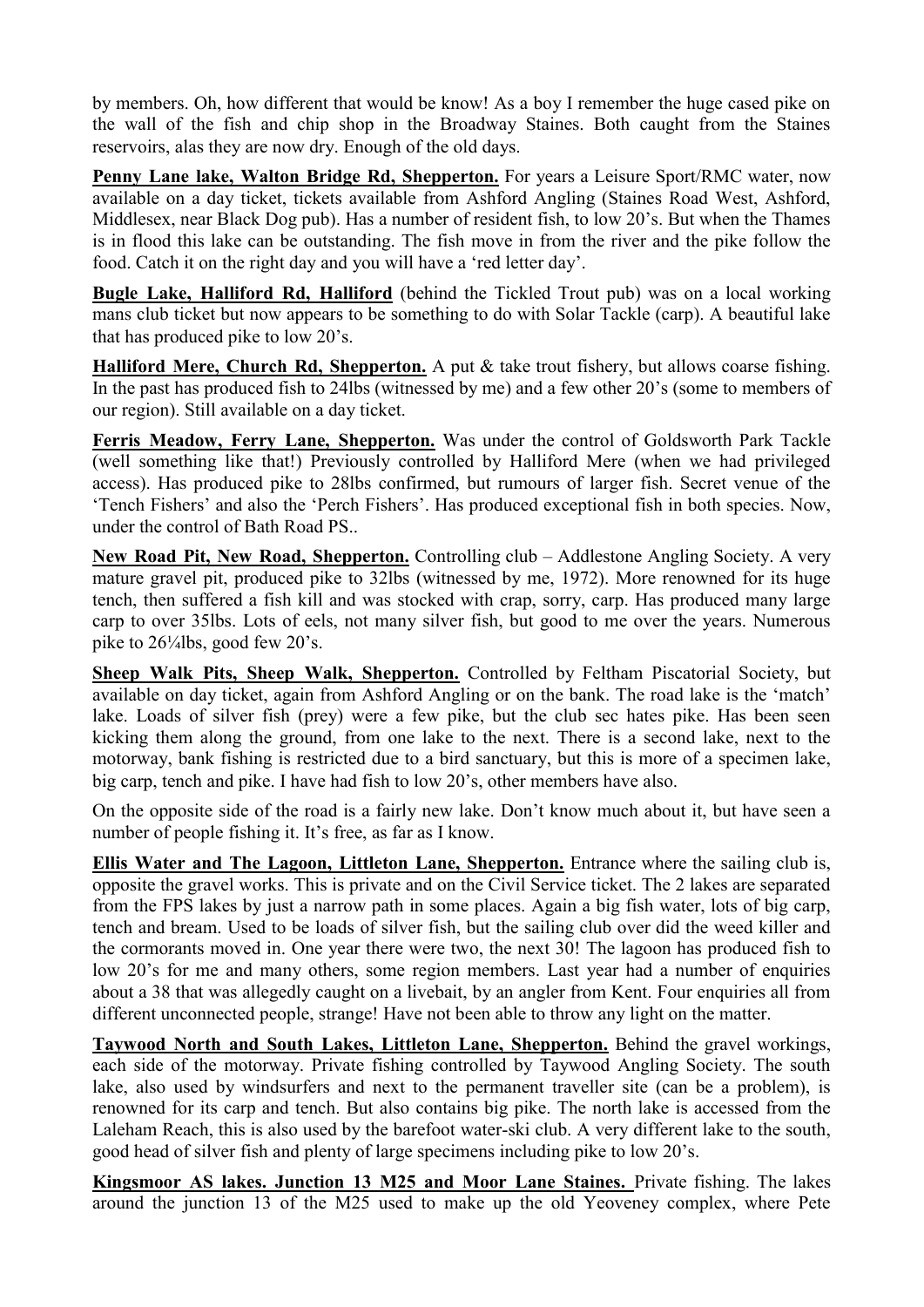Springate caught the first ever brace of 30lb carp. There is a lake by the construction camp, this has silver fish, few bigger carp, tench and some pike. Kingsmoor also have a small lake in Moor Lane Staines, this is a very secure fishery, contains specimen tench, carp, pike and catfish to 40 lbs.

The other lake, used to be swan sanctuary, good head of fish, including pike. Long narrow lake next to A30. Hand landed, unhooked and weighed a 28 ½ for a complete idiot here on a Sunday morning whilst at work (full uniform), caught on a float fished sprat under a bung. Thought to be under the control of Gerrards Cross & Uxbridge AS. The other side of the M25 is the disabled water-ski lake, contains fish, but very deep. Bit of an unknown quantity and not sure about the fishing rights.

**Wraysbury Road, Staines, Middx.** There are a series of lakes on the right as you go out of Staines, these are fairly new, but often have anglers on them. Bit of an unknown quantity.

There are also 2 lakes on the left, these belong to the Three Valleys Water Co, renowned for there carp. Difficult to get a permit, unless you are in the "know".

**Fox Pool (infamous) Staines Road, Wraysbury, Berks.** Once famous for its legendary carp. Then a managed pike fishery, by PAC. Not sure what the score is now, think it maybe back on the RMC ticket.

**Wraysbury 1 & 2. Staines Road Wraysbury, Berks.** World renowned for there carp. Used to be on day tickets, but now on RMC permit. Lake 2 has produced lots of big pike, more so in the days of the trout pens. A haunt of Eddie Turner and many other famous pike anglers in the early 80"s. Still produces fish, witnessed three 20's to a 'noddy' on a 'Stoney and friends' charity fish-in. Personally have had fish to 25.

Lake 1, even more infamous for its carp. Has been a struggle to me, best fish 14. But present when others have had fish in excess of 25. Not much new information on either lake with regard to pike. More information would be available from RMC.

**Kingsbury, Stanwell Road, Horton Berks.** Again a famous venue, loads of specimen fish including big pike. Have seen two 30"s landed from there. A bit out of touch, now. Was always a struggle for me.

**Horton and the Church Lake, Stanwell Road, Horton, Berks .** If you have never heard of these two lakes and there fish, you must have been living on Mars for the past few years. RMC"s premier syndicate lakes. Huge specimens of carp, tench, catfish and pike ( I think).

**Twynersh Fishery, Thorpe Road, Chertsey, Surrey.** A day ticket fishery, now divided into several lakes, originally was only two. Has produced many good pike in the past, including a  $28\frac{1}{4}$ to one of our region members, from the lake next to the Staines Road and M3.

**Chertsey Lake, Thorpe Road, Chertsey, Surrey.** On the RMC ticket, I was once a bailiff there. Good all round fishery. Plenty of pike to mid 20"s. Connects to Thorpe Park via a channel under the motorway.

**Thorpe Ski Lake, Mill House Lane, Thorpe Green, Surrey.** Day ticket fishery. Is actually part of the Thorpe Park complex, has produced pike to 30+.

**Longside Lake, Green Road, Thorpe Green, Surrey.** Think this is now free, used to be the windsurf lake, you can see it from the M25. Difficult to get too, but worth used to be worth the effort. A good friend had a brace of 29"s from here, just after a big thaw!

This is not a complete list! These are but a few of the lakes in a relatively short distance from the regions base. To be honest there is a life times angling available here. Good hunting and just remember, I may know a little more than I have told here!

*Dave Fish*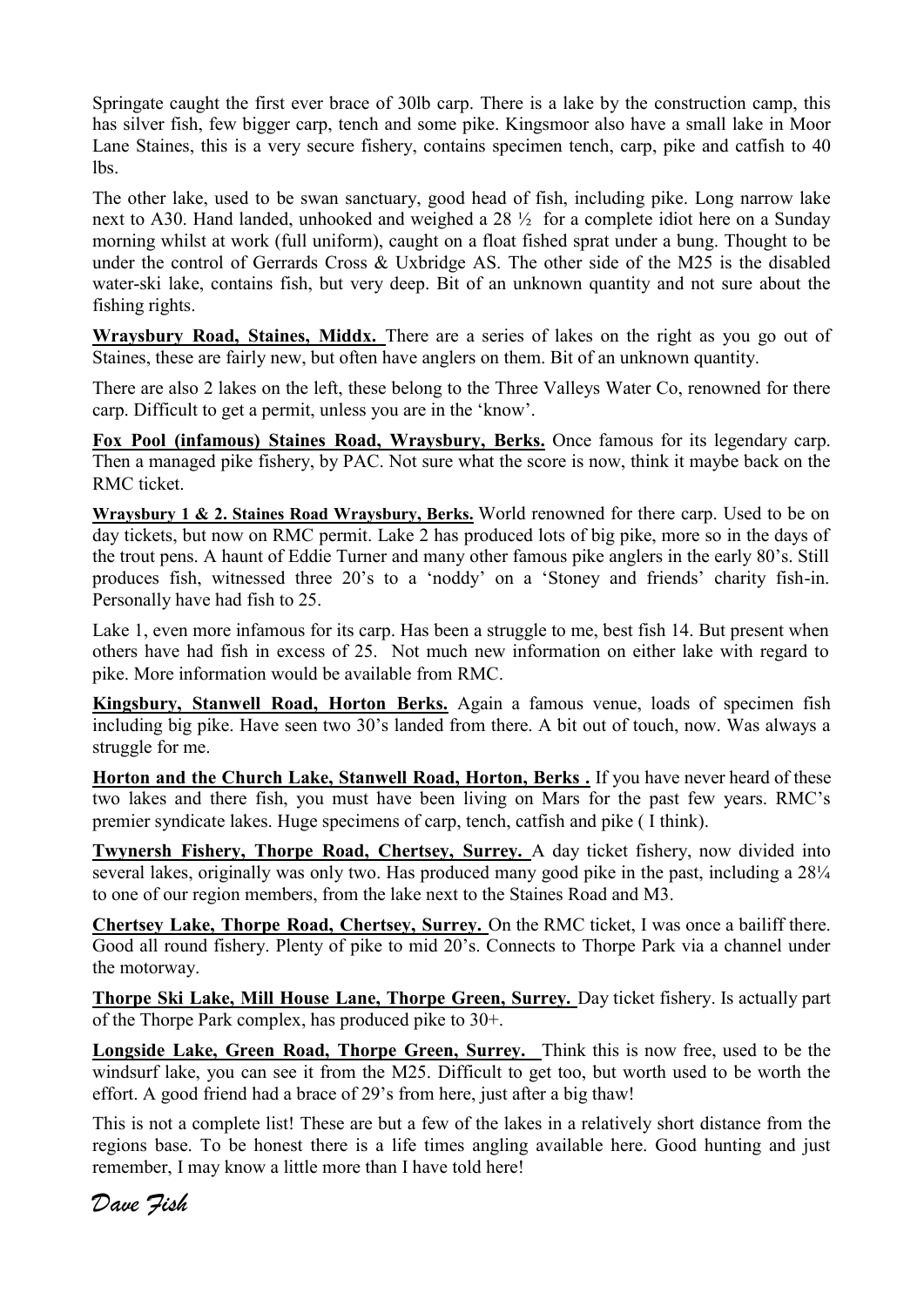# **Estate Lake**

There is a lake set in the beautiful grounds of a public school only 20 minutes away from my house. However this lake, all 30 or so acres of it, is not accessible to all and sundry. Some call it dead man shoes because until someone dies you cannot get a ticket.

Since I moved to this area, some 5 years ago, I started to visit my local pub (as you do), it was there I met Big Ron. Now Big Ron is a season ticket holder of this lake and has been for some years, and after many Friday nights talking about fishing he offered me a chance to go piking on the lake as a guest. As guest tickets are very limited, naturally I jumped at the chance.

Plans were made, although he said "just turn up, if they"re having it, they"re having it". The allotted day came and Big Ron picked me up on the Friday morning - the weather was overcast with rain to follow. After the short drive we arrived at the lake, tackling up in the early morning mist was a joy as a pike rolled only 3 meters from where I was setting up. Both rods were cast out, one bated with half mackerel, the other with a smelt, both fished hard on the bottom.

Ron was first away with a pike of about 8lbs, quickly followed by another of 10lbs. The weather forecast was right for once, and the heavens opened, the brollies went up to protect us from the incoming storm. Yes you've guessed it, as the rain was coming down stair rods my mackerel rod was away, and after a brief fight I was netting my first Estate Lake fish, a low double. This was a very long fish with a large head, anyway the rain cleared and the fish continued to come. Although nothing large great sport was had, both having 4 or 5 fish each, Ron having the largest at around the 15lb mark.

I mentioned to Ron these fish should be bigger as they were so long and lean, "Ahh" he said that will be the Cormorants. It seems these birds, about 1 dozen of them, reside here and have managed to decimate many of the food fish in the lake (Oh to be protected). These birds, having watched them myself on this lake, work as a team to eat and eat and eat!!

Anyway, I am on the waiting list and if I am lucky enough to get a ticket, I will fish this lake hard as I think there could be a few surprises lurking below.

Since that session the Club, in their wisdom, have decided to have a pike cull and in the Spring of this year over 60 small Jacks were taken out. Big Ron was far from happy as he sees them for his fish in the winter sport however, this Autumn he has caught plenty of fish that seem to be fatter and obviously heavier, although no 20's yet! Any thoughts on this culling?

## **Eugene**



## **Ernie's moment**.

We had been invited to a river fishing trip with the local angling club, once there, not being matchmen we were left pretty much to our own devices, and so we fetched up on a nice stretch of camp sheeted bank downstream of the match.

Four hours and a few small jack later Barry suggested we retire to a pub called the Pike and Perch, visible above the privet hedge and no more than half a mile distant, climbing a handy stile we found ourselves in a large field.

The path went straight across the field to a stile on the opposite side, apart from a dense thicket at its centre the field appeared totally empty, we started off at a steady ambling pace chatting as we went on passing the thicket we stopped as a loud snort followed by the thud of a hoof striking earth.

We stopped and looked left, lying by the thicket was a cow and calf while standing facing us was a very large brown bull, in a menacing stance he stamped once again, we then proceeded to back away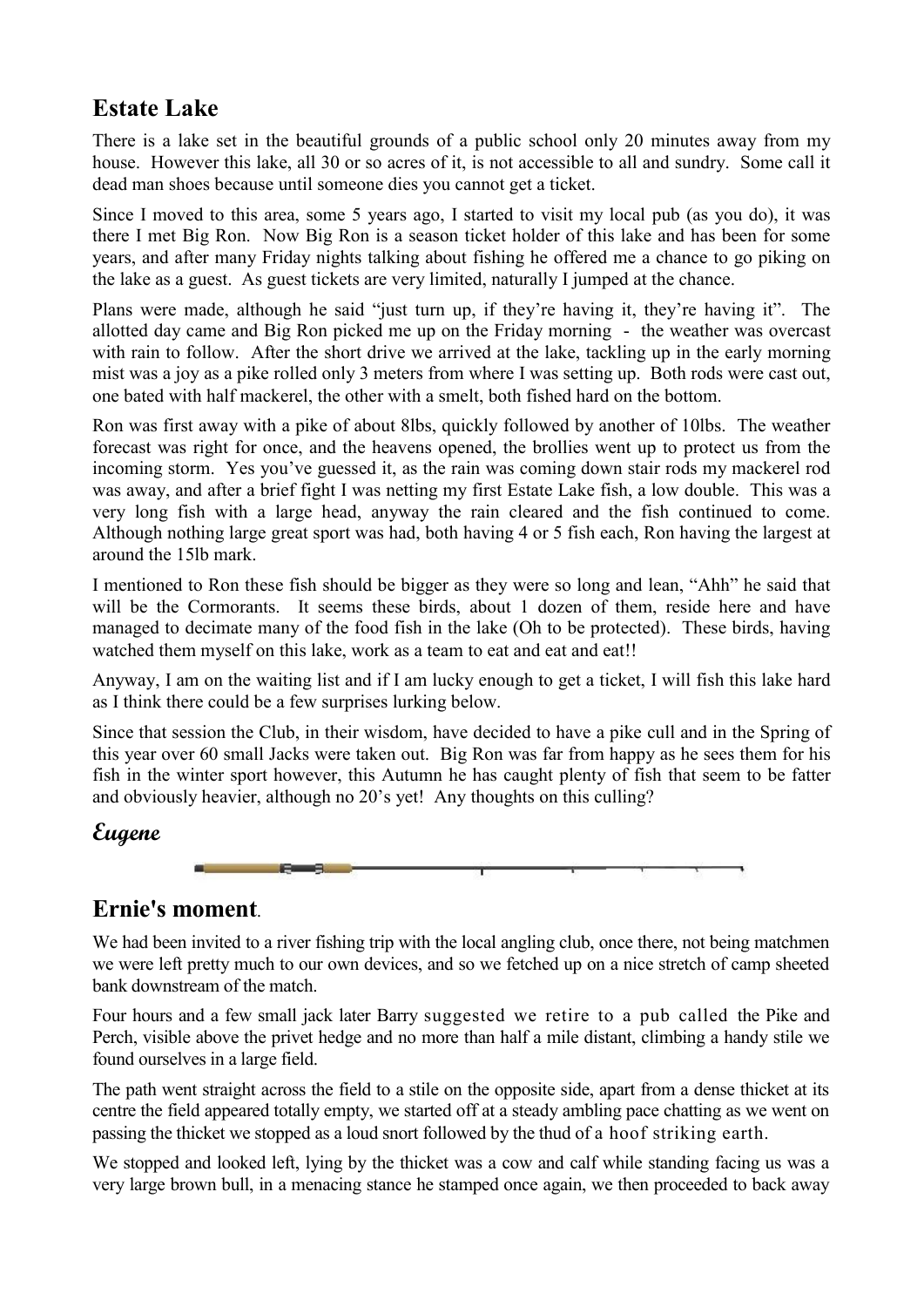towards the intended stile which we eventually attained with some relief.

Christ, look at this! Bob exclaimed and we looked, across the field a large white panama hat was mounting the stile, we knew that underneath was eighty-two year old Ernie the clubs oldest honorary member, we proceeded to frantically wave him away as he moved forward giving us a friendly wave.

Meanwhile the bull pawed the ground and stared fixedly at a point where the thicket and path intersected, we heard the snort as did Ernie who stopped looked ….. and then it happened with his box and rods slung across his back the panama firmly stuck to his head the octogenarian was off, he covered forty yards in about ten seconds then topped it off by clearing the five foot hedge, at this point he disappeared from view.

Leaving our gear we took off at the double along the hedge line and found Ernie face down in the grass gear still firmly in place, hesitantly we rolled him over then helped him to his feet, where standing he kept repeating in a quavering voice.

! "Cor, what a big bastard"!

Cec White



## **Lake Nasser Safaris, Doug Davison**

Lake Nasser fishing safaris are definitely not for 'big girl's blouses'. I arrived at this conclusion after a third day"s ration of arm-wrenching trolling and precipitous shore fishing from boulders the size of London buses. If you"re a cross between Schwarzenegger and a mountain goat you"ll be fine.

Nor are they for those of us who insist on 5 star luxuries on our jaunts abroad. You"ll spend your time living, fishing and sleeping "al fresco" on your two or three man fishing boat.

Apart from the hours of darkness you can also banish thoughts about leisure! Every morning at 4.30am we were dragged out of our alcoholic comas by Assam, captain of the supply boat and the most unpopular man in Egypt, bearing hot coffee. (As Assam also had the unenviable task of asking us to sign our bar bills every morning someone was taking bets on how soon we"d hear that time-honoured greeting, "f\*\*k off Assam"). We were then able to fish until dark with breaks for just breakfast and lunch. This went on for nearly seven days!

Lest I convince you that a Lake Nasser safari is some kind of dangerous and gruelling ordeal let me put matters straight. Tim Baily, the owner and manager of African Angler, has got this holiday absolutely right. He's tailored it for active male anglers who want to catch big fish and it works. He gets ladies too but they"re definitely not frills and lace types. The open air environment for sleeping and eating is perfect. The post-fishing camaraderie can be amazing and hilarious. Add impressive and peaceful Egyptian dawns and sunsets to the equation and it all adds up to a unique but demanding experience.



Despite previous statements you don't need to fish every day, go rock fishing or get plastered, but I can almost guarantee that you"d want to. You can choose to troll or fish from the rocks at any time or not fish at all some days (very rare). The safari idea is that you fly to Egypt, join the boats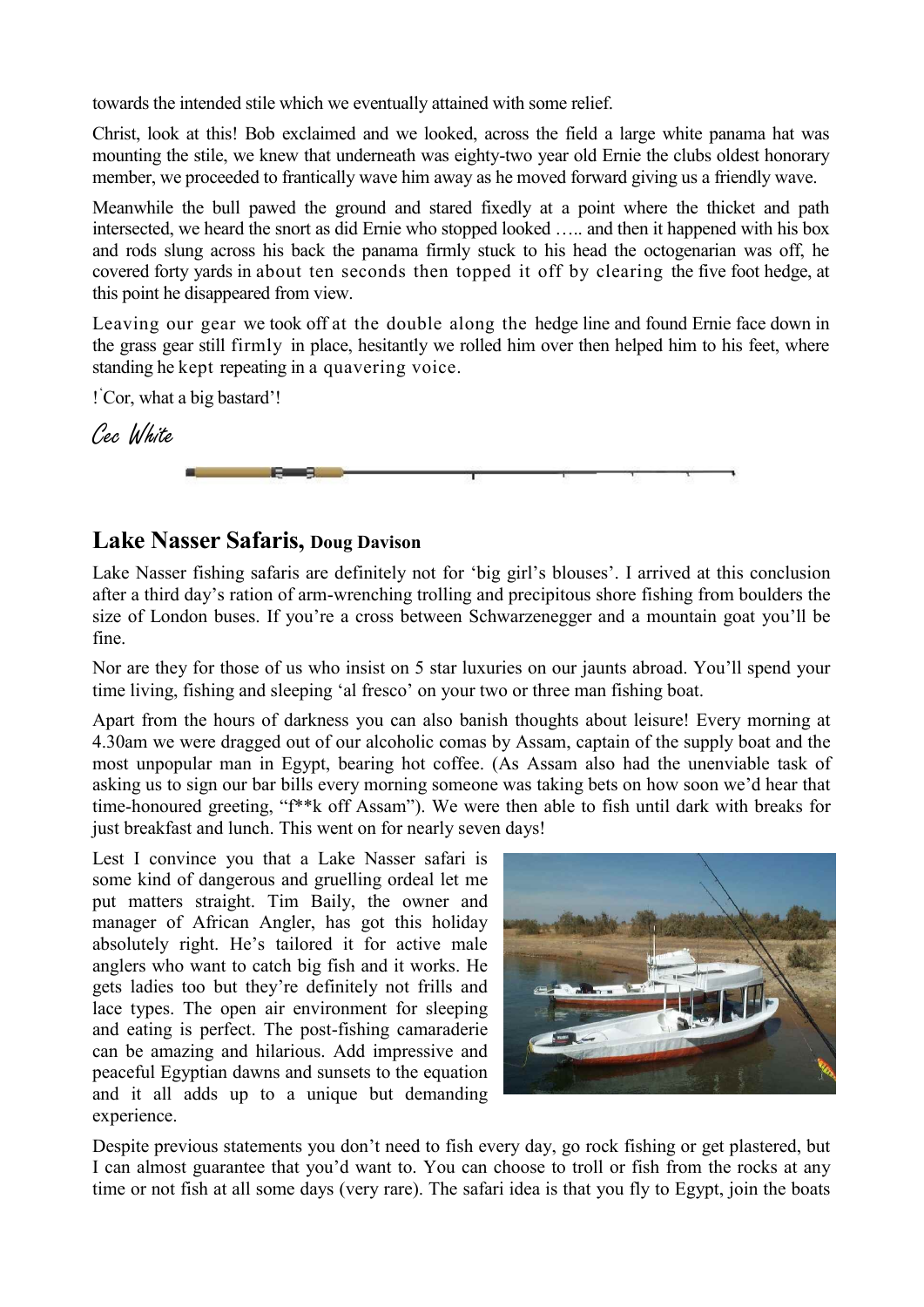on Lake Nasser and go for it. That"s the last you"ll see of civilization, apart from a few Nile cruise ships, for the duration of your fishing trip. The isolation is marvellous. Lake Nasser is 130 miles long and its' hot spots can be widespread. Relaxing during the long trips between marks reserves enough stamina to last the course.

After a 2 hour drive from Aswan we were at the lakeside preparing to leave. I had chosen the John Wilson safari because my piking armoury doesn't include big trolling multipliers, powerful through-action uptide rods or 10-12" lures. John supplies all of this as well as a very comprehensive briefing on tackle, knots and methods. We had three 2 man fishing boats serviced by a supply boat. Six anglers, including John and Tim Baily, turned out to be the perfect number. The supply boat houses the guides, waiters and cooks as well as serving as a restaurant and pub.

During the evening meals we"d discuss the next day"s fishing plans which, depending on the level of inebriation, may or may not make sense the next morning. At the end of my first evening meal I discovered a unique Egyptian innovation, the "arse over tit" mooring rope. Our boats would moor "nose on" to fairly narrow sandy beaches and the evening return trip to our beds sometimes resembled a very slow and inept 15 yards hurdle.

Despite wild optimism and much effort the first days' trolling produced nothing for our boat. No fish were showing on the fish finder but lessons were learnt. I learnt just how much pressure a trolled 10" Reef Digger could put on my arms and Russell lures are nearly as strong. I"d thought a 7" Super Shad Rap was a real puller. I couldn"t see how I would feel a strike on these big lures, a thought that would subsequently be proved extremely stupid. Returning to the boat for lunch we discovered that John had landed a 70 – 80lb Nile Perch from the rocks and his partner had taken a 20.

Day 2 re-taught me a further elementary lesson. Don"t put your thumb on the line unless you like the smell of burning flesh! The circumstances surrounding this brought bitter disappointment and a big dent for my confidence. After landing a couple of tiger fish in the 7 – 8lb bracket we moved to a new mark and I changed to a Super Shad Rap in firetiger. Suddenly my arms were almost ripped out of their sockets with such force that my earlier question to our skipper Rambo, "do we need to strike?", proved naïve in the extreme. All I could do was hang on.

After a savage initial run I was gutted when the line mysteriously parted. 35lb mono should be well up to the job. However spirits were raised, only to be dashed again twenty minutes later when an action replay occurred. Line was examined. Reel and rod were examined. I got the blame! A dis-chuffed Rambo



8 lbs Tiger fish

made me swear on everything holy not to try to strike (I hadn't). Rambo's a really nice guy but he definitely doesn't like losing fish. The mildly unpleasant aftermath of these losses was serious self doubt. "is it me?" was never far from my mind.

Only a couple of small perch were landed that day so we decided to sail south towards Sudan to fish marks that get less pressure. This proved wise. Next day, during the mid morning session, I changed to a 7" Buchertail Depthraider in firetiger. Suddenly another mind numbing strike jerked me out of my seat. It turned out to be a 92lb perch and this time I stayed connected. 20 minutes and 3 or 4 heart stopping tail walks later (yes, a 92lb fish tail walking!) it was in the boat.

Lifting 92lb isn't difficult but when it's solid muscle, angry and covered in slime it's a whole different story. Pics were taken after Rambo and Del lifted it on to my knee while I was sitting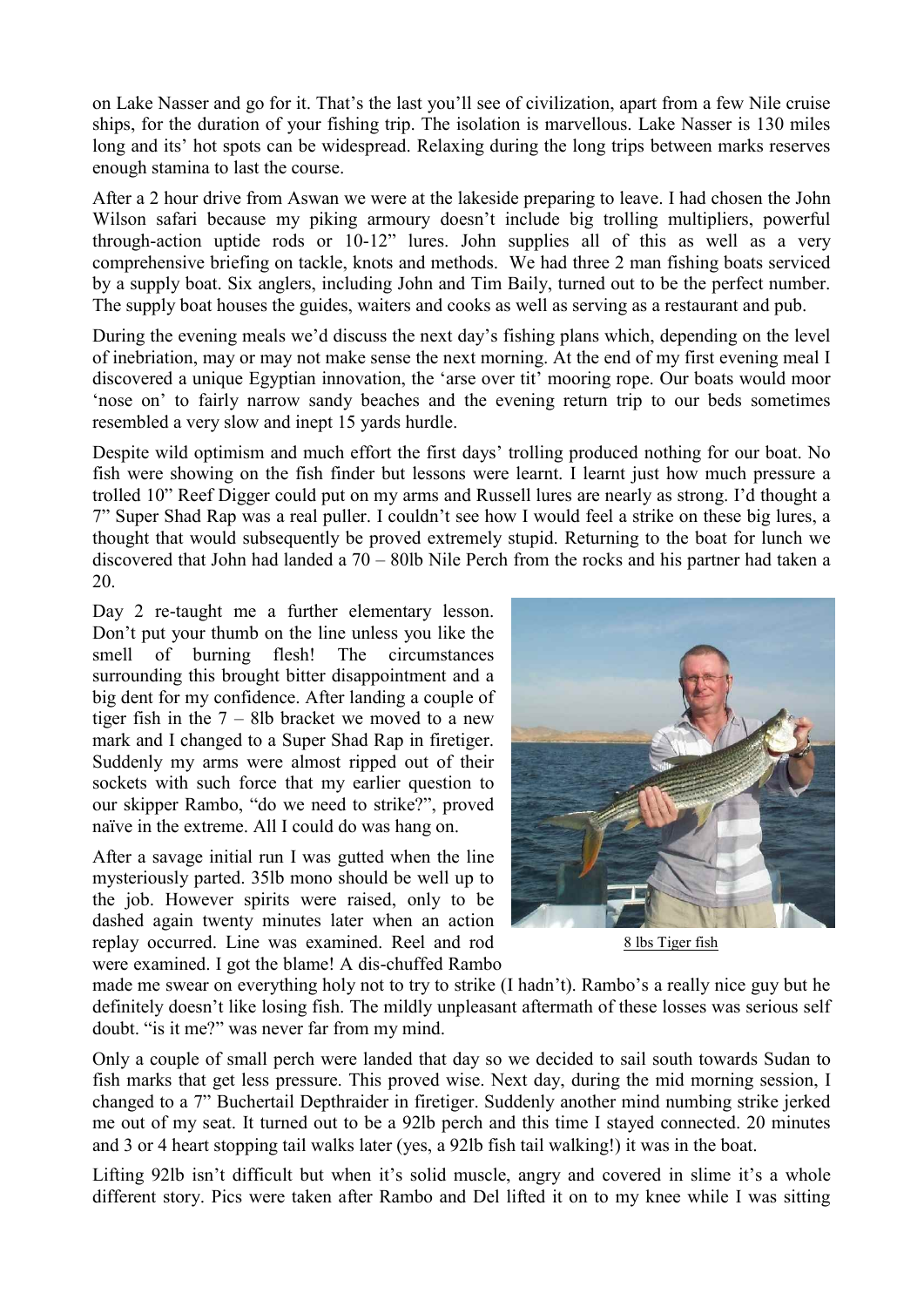down. I was elated. This was the reason I had come to Lake Nasser, my biggest fish ever, and it was everything I had anticipated.

About half an hour later I was even happier when a 65lb specimen gave a repeat performance, head shaking in mid-air and all.

Have you ever had the feeling that things are going so well you"re about to step in something extremely unpleasant? Well, it happened! By 10pm that evening, after two bottles of wine and some beers, I managed to attach my lower leg to a treble from a Reef Digger (4/0 if not bigger). It was in and out again right past the barb. Everybody was quite calm (inebriated) about this and the company surgeon, who bore an amazing resemblance to Rambo, appeared with a pair of bolt cutters. The major operation that followed was a complete success.



A 65 lbs Nile Perch



Playing a 65 lbs Perch

I can"t remember a thing. I found all this out because Simon, a fellow Safari member and dentist by trade (used to inflicting pain!) was so concerned he decided to film it. It was bloody sore the next morning and having watched the repeat I"m not surprised.

The following days were hard fished but strikes were few and far between. Informed opinion was that the fishing on this trip did not reach the usual high standards. We"d caught four perch over 50lb and ten or so others of 25 to 30lbs

plus some tiger fish. I certainly couldn"t

complain with a "best ever" that was the safari"s biggest, a 65 and a 30. Was this natural skill or was it just luck? I fear it was the latter. The right lure in the right place at the right time. The first was given to me by John Wilson and the second two were courtesy of our very knowledgeable guide, Rambo.

Words are inadequate when I try to describe this holiday. The landscape, the sheer size of Lake Nasser, the isolation and the camaraderie were superlative. The excellent management by African Angler brought it all together. If you would like to know more just go to www.african-angler.co.uk

Having waxed lyrical at length I've now got my feet back on the ground. This was just a holiday. A short-term experience. After two years of fairly serious piking I still haven"t landed a "twenty". That"s my real focus.



# **USA Bassin' -** *Tim Kelly*

I had been bass fishing a couple of times previously on other trips to the States, but this time my friend Luke had some new toys that needed christening….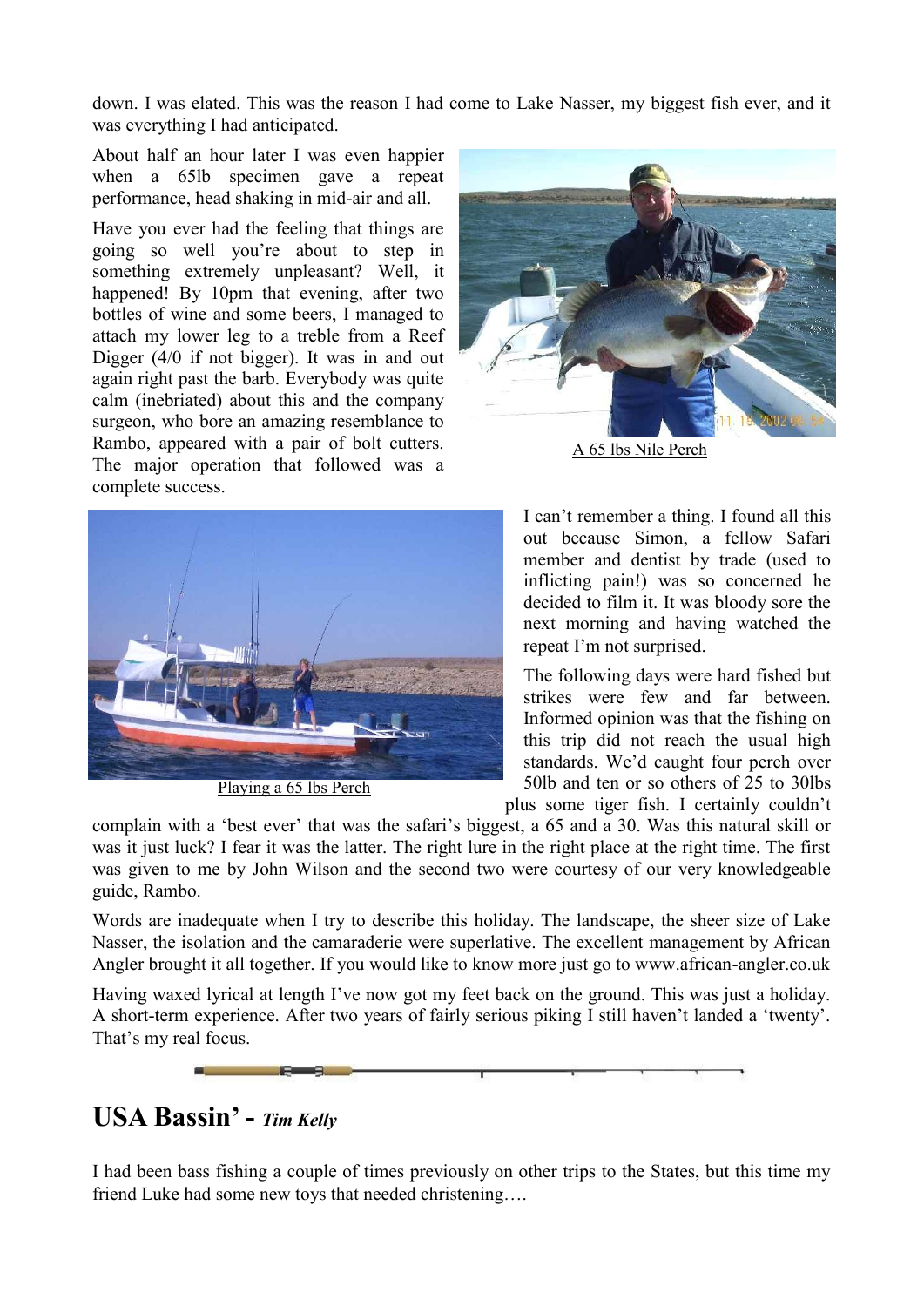I have known Luke for quite a few years, we originally met via an enquiry he made on the internet about possible fishing opportunities while he was over here on work. I met up with him and took him out for the day and we've been repeating it ever since! Last summer (2004) we went to stay with him for a week in Philadelphia and the toured round New England.

While we were there he and I had a great fun morning wading on the Schukill river for smallmouth bass. Fabulous fun, once we"d discovered what they wanted the fish came one after the other. Nothing big, but good 1/2 to 3/4lb fish and great fun on the light spinning gear we were using. We also fished in one of his fishing clubs tournaments. Unfortunately they"d sprayed the lake for weeds before we got there and the fishing was right off with decaying brown slimey weeds everywhere. I did get a chain pickerel though, which was very pretty along with a couple of rock bass. My partner, Dale had a couple of small largemouths but certainly nothing to get over excited about. Great fun though whizzing around in their bass boats. 40mph is considered slow, and most of the guys seemed to be bragging about doing 60mph in their boats!

So, back to the story. Luke had been promising that he was going to get himself a bass boat and truck when he moved into his new house, and in the spring of 2005 he achieved his goal with a very cool Tracker Avalanche and Nissan Titan.

Now these things are serious fishing machines. The whole boat is deck apart from the seating area in the middle. The deck itself has loads of storage boxes, rod lockers and livewells built into them so the whole boat becomes your tackle box while you are fishing from them. Luke also opted for a 150hp motor to power the 18ft boat. This propelled the rocket ship to an extraordinary to us  $-60$ mph and it was just as well it has a 30 gallon fuel tank as we soon burnt through it! Being a tightwad Luke had opted for the single console model, which gave the driver some



protection from 60mph wind and water. His passenger wasn"t so lucky, believe me flies hitting you in the face when you"re doing 60 are no pleasure!



Part of the real pleasure of this trip for me was the whole adventure. We were going to be fishing a 2 day tournament with a half day practise session beforehand. I flew out there on the Thursday and on Friday morning we headed off on a road trip of about 6 hours from Philadelphia to Connecticut where we were going to fish. It was May and everything was set for a great weekend. On the journey we met up with a few of the other guys fishing at various points along the road and ended up with a convoy of 3 boats and rigs, just like some Vim Venders film! The truck was magnificent and we rolled

along chatting and admiring the vastness of America. Even in relatively populated New England there is still a vastness and emptiness that you never experience over here and I love it!

Eventually we pulled into a small town beside Candlewood lake and found our motel. After quickly sorting out the rooms and dumping the cover off the boat we headed out to the lake for a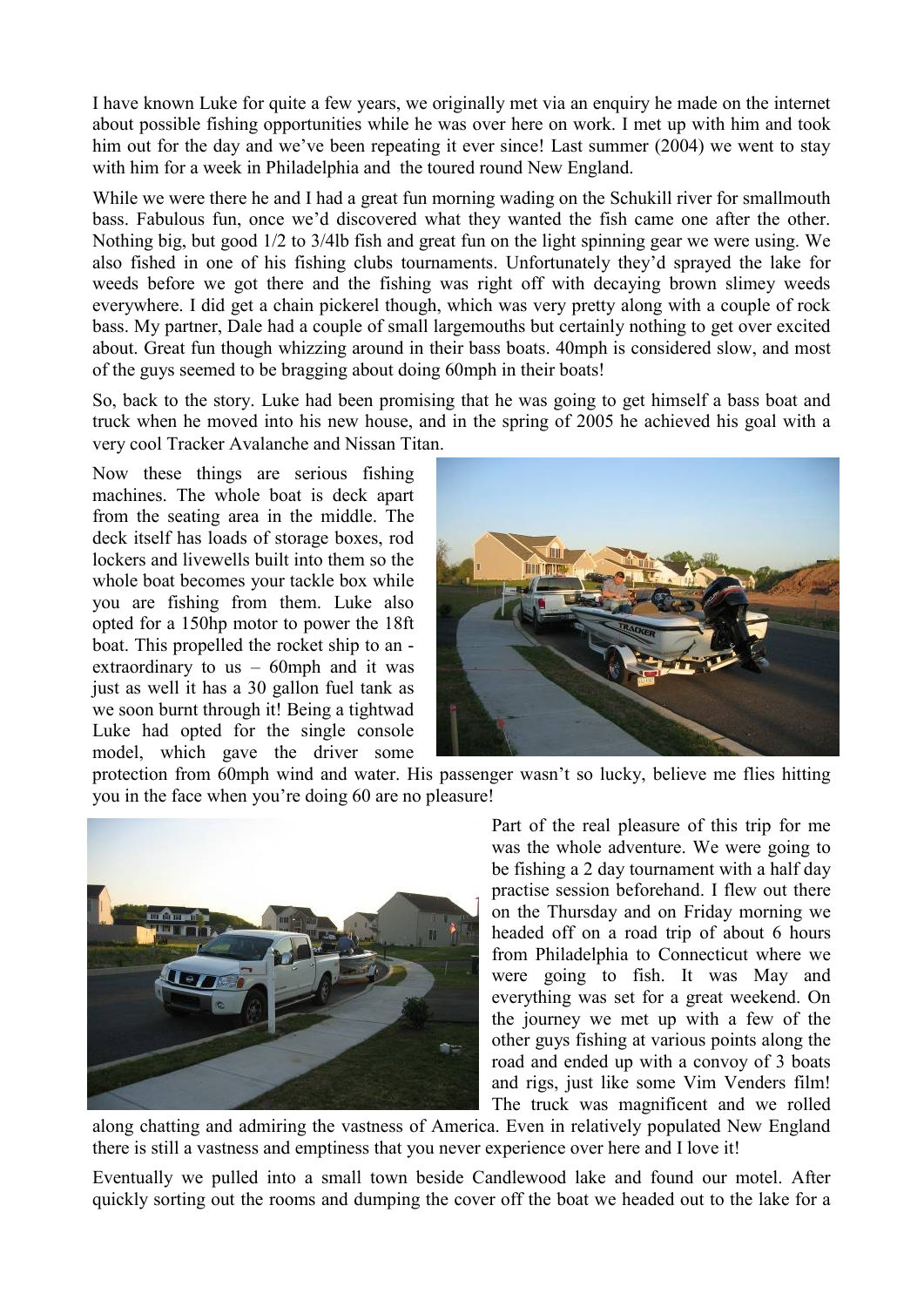practise session to try to find some fish for the competition tomorrow.

Luke hadn"t had the boat very long at this time and had only been out in it twice before. He hadn"t managed any bass in it yet either, so the boat was virginal and in need of a severe christening. There"s a superstition in America which I'd never heard of over here about bananas being unlucky in boats. Apparently they attract the "Skunk Monkey" and the last thing you want in a fishing boat is the skunk monkey!

As is only natural the other guys were suitably envious of Luke"s new toy and rather than admit it they chose to take the micky about the skunk



monkey living aboard the boat as it hadn't had any fish in it yet. We were both very keen to kick the SM right out of the boat of course but kept finding bananas secreted in the lockers which the other guys had managed to hide there when we weren"t looking. Very funny!



We blasted off from the slipway to a spot which looked as if it should be good on the map and started fishing. We could see other boats every now and then and some of the other guys in the club had obviously arrived much earlier and had been fishing most of the day. We drifted into one bay and I had a huge smallmouth on a spinnerbait. We didn't weight it (as Luke was having a minor tantrum at the other end of the boat trying to get one of his rods out of the rod locker which had decided to entangle itself with all the

other rods in there! The upshot was about 7 pieces of rod being flung as far as he could manage into the lake!!) I didn"t like to disturb him and slipped it back. A couple of casts later I had a hit from a similar sized largemouth! He was speechless. I was pleased to have christened the boat and ejected the skunk monkey, but until Luke calmed down from the rod incident I didn"t like to say too much! The afternoon went on and eventually we found some more fish. Luke got a couple and I got a couple so when we went back to the dock we felt reasonably confident about what we had been doing. Reports from the other guys were similar, most had had a few fish and some of the guys who had arrived earlier in the day said that the fishing was even better in the morning.

The first evening was spent getting all our tackle re-tied and set for the following day. Also there was a particularly good bottle of Oban which I bought at Heathrow that was getting supped and it seemed to draw fellow competitors from all over the motel.

The first morning of the competition saw people bolting a quick Danish and coffee for breakfast and getting trucks and boats hitched up for the short drive to the launch ramp. Luke and I were on semi guard duties as there seemed to be people hanging around the boat who happened to be carrying their "breakfast" bananas with them and we didn"t wish to find any more bananas in the lockers! The banana smugglers had to satisfy themselves by surreptitiously rubbing their "breakfast" on the boat! The launch ramps seemed superb to me. Wide enough for 2 boats to be put in or out at the same time and with a colossal carpark behind it to accommodate all the trucks and trailers. They seemed to complain about it because the water was a bit shallow, but it seemed like boat launch heaven to me.

Typically the fishing was much harder during the competition. The weather seemed similar and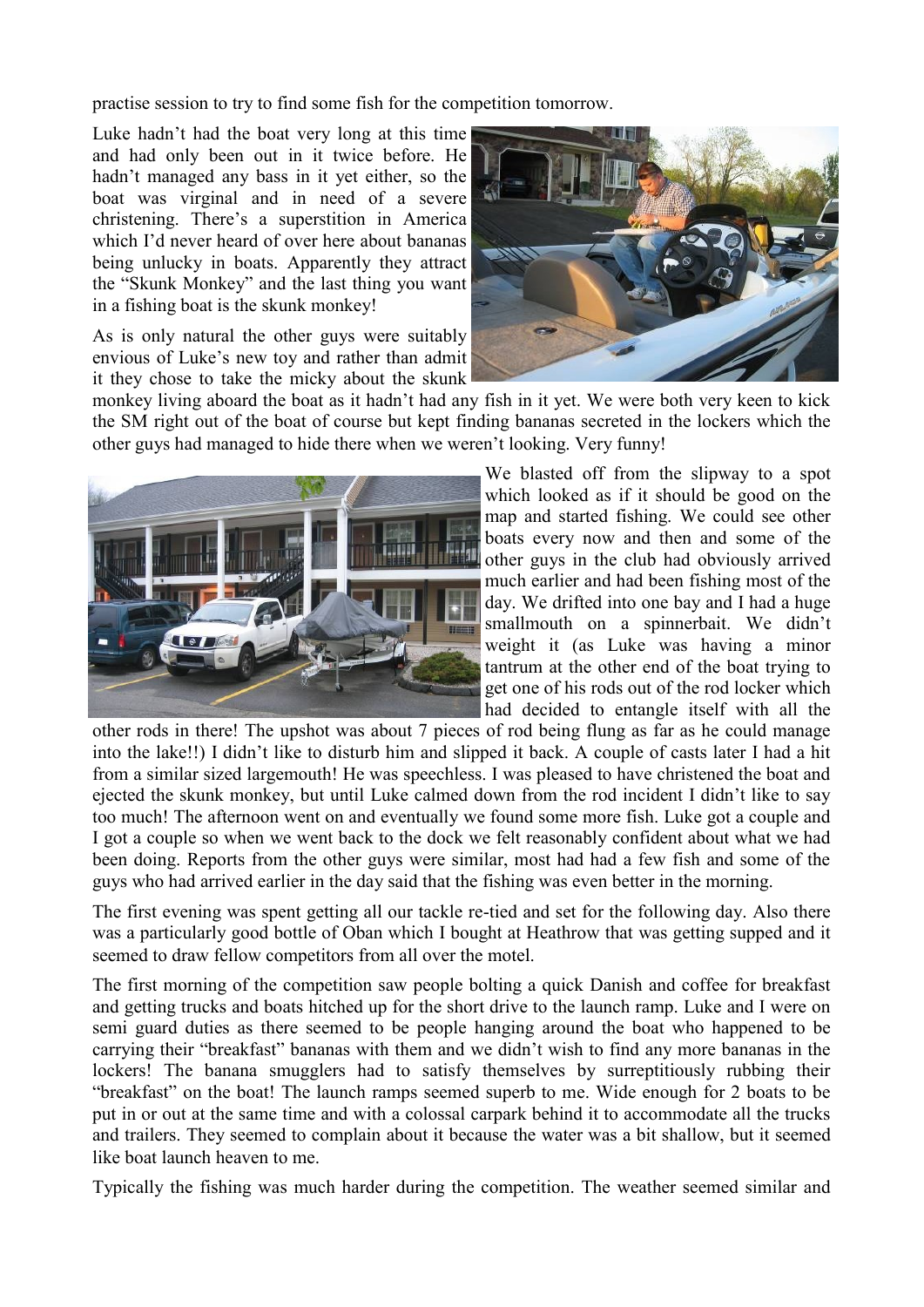although there were a few more boats on the water as it was a Saturday it didn"t seem like very different conditions to me. We tried the spots which had done well for us during practise and while we picked up odd fish it was a struggle. We ended up pitching senkos under the docks during the heat of the day. This seemed like the best percentage approach and was a great fun way to fish. Short light spinning rods, reels with 10lb mono, a size 2 hook and a 5" senko hooked through the middle. Pitch the bait in right against the piles supporting the boat docks or as far up under them as possible and let the senko sink on a slack line. Watch the line on the surface as the bait sinks and if the line twitches or stops hit it. We ended day one with Luke having 5 fish (a limit bag) and me having 3. None of them were particularly big, mainly in the 1-2lb class, but it was good to see we hadn't been entirely outfished. A couple of boats both had limits but had struggled to find any better quality fish. I think at the end of day 1 Luke was lying  $5<sup>th</sup>$  and I was somewhere down in  $10<sup>th</sup>$ or  $12^{th}$ . Day 2 we went for a change of tactics. It was a bit of a gamble as we had only fished one area for a very short amount of time and the other area we targeted was unknown to us. Both had seen very little fishing pressure from what we could tell, and that was either because they were considered crap areas or that people had just found fish on the practise day and stayed where they found them.



Fortune is supposed to favour the brave, but in this case it seemed to kick the stupid. We wasted most of the morning for one small bass and a sub-legal, so we went back to one of our better spots from the previous days. It was a real struggle and although Luke managed a limit of 5 again I could only get one to stick all day. Back at the dock for the weigh in there was a lot of faking and strutting going on as always, but the weigh in proved that it had been a tough day for everyone. Bags were down and the "lunker" prize for the whole 2 day competition was at least a pound lighter than either of the 2 I"d put back on the practise day. It was interesting the way the fish were kept in the livewell of the boat, brought out into the car park on the trailered boats and weighed in in the car park. They certainly seem like tough fish and can handle the abuse as well as a good carp livebait! After weighing they are carried back to the lake in bags and put back in the lake at the ramp. I expect the bay where the boats launch would be a good area on Sunday evenings and Mondays!

In all it was a superb weekend. Luke came third overall and I slipped to something like  $15<sup>th</sup>$ . I think Luke even won about \$50 for his third which repaid our entrance fee! It was a real eye opener to see how well equipped the average American angler is as far as boats and trucks are concerned. Most of the guys were from very blue collar backgrounds yet could still afford to have a boat and truck as well as a family and all the other little things we accumulate through life. A really fun bunch of guys to spend the weekend with and the journey back to Philly was another grand road trip. I think I could enjoy being American!